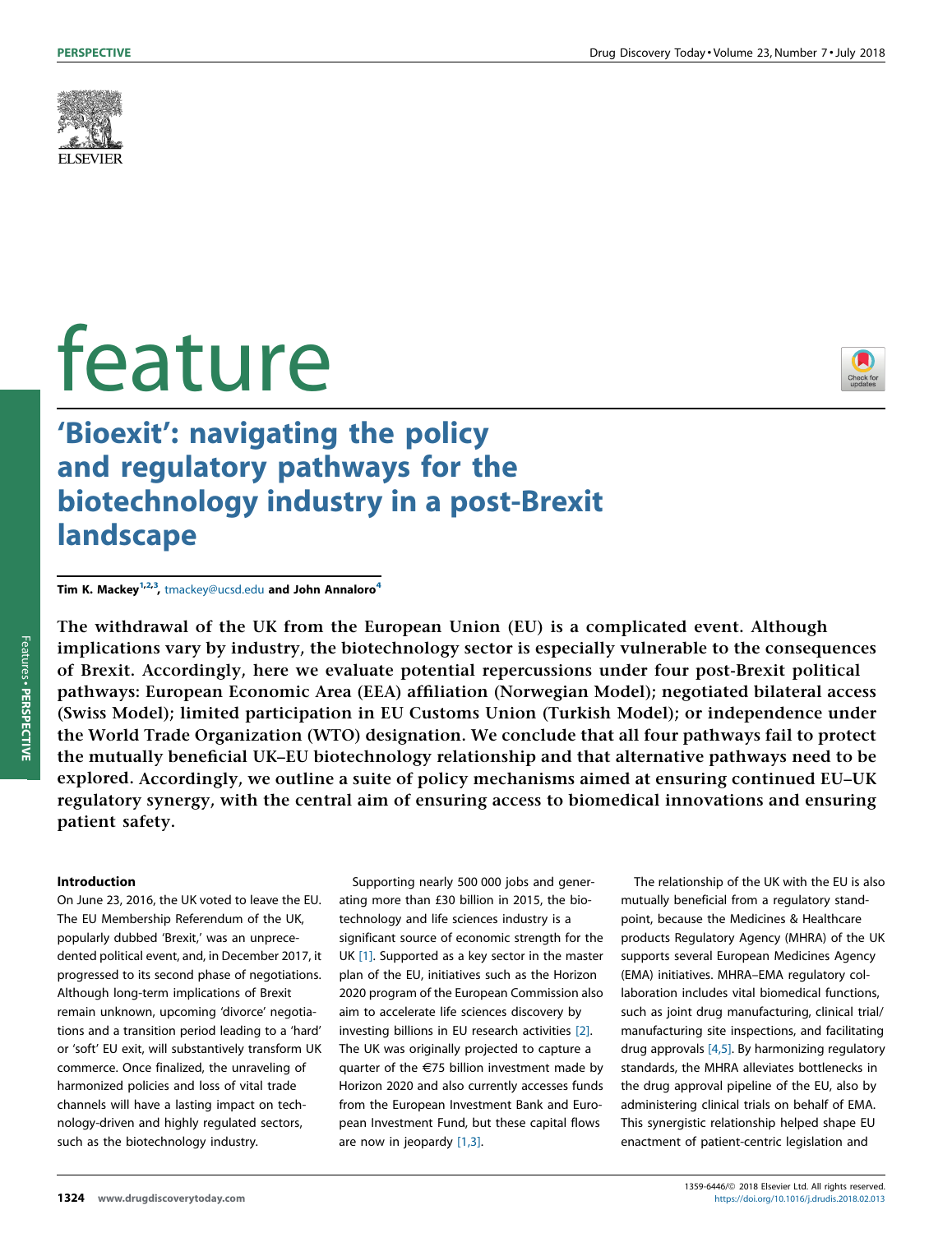expedite access to new medicines throughout Europe. However, this relationship will undergo major changes post Brexit, highlighted by the announcement by the EMA that it is moving its London-based headquarters to Amsterdam (at an estimated cost of  $\in$ 400 million) [\[6\]](#page-3-0).

Accordingly, it is imperative to assess how post-Brexit policy pathways could impact the biotechnology industry in the UK. In response, here we examine four post-Brexit political options and highlight the need to explore alternative approaches, with a focus on ensuring continued investment in biomedical research and development, while also safeguarding patients' access to medicines.

#### Four pathways, few solutions

With more than a 72% voter turnout, the 2016 Brexit referendum received more than 30 million votes across the four constituent nations of the UK. Of those voters, 52% voted in favor of leaving the EU, triggering the first phase of a process that will force the UK to redefine its national and economic identity, while also disentangling four decades of EU integration [\[7\]](#page-3-0). In March 2017, Prime Minister Theresa May formally initiated the 2-year process of lawfully withdrawing from the EU by triggering Article 50 of the Lisbon Treaty. In December, the UK and EU reached an agreement on advancing to a second phase of negotiations that will lead to a transition period set to begin after exit of the UK in March 2019 and tentatively ending in December 2020. Over the course of subsequent dissolution negotiations, the UK will continue to have access to the single market, but must concomitantly negotiate the terms of its exit and explore a future trade framework with the EU.

The four most likely post-Brexit policy pathways based on current trade and legal arrangements are: (i) EEA affiliation (modeled after Norway); (2) negotiated access (modeled after Switzerland); (3) participation in the Customs Union (Turkish Model); or (4) complete severance from the EU under the WTO model.

#### Norwegian model

The Norwegian model is the least disruptive or 'softest' form of Brexit, because it would offer continued access to the EU single market, while exempting British exports from costly tariffs imposed on non-members. Additionally, Norway maintains its own medicines agency and controls how it reimburses and sets prices for pharmaceuticals, a model potentially compatible with the MHRA and National Health Service (NHS) [\[1\]](#page-3-0).

Yet, under this system, Britain would not evade contentious EU governance policies or mitigate the obligatory financial commitment accompanying access to the single market [\[7\]](#page-3-0). For UK policymakers, the biggest objection might be the continuing responsibility to abide by the 'four freedoms' of the EU, given that the inability to secure national borders was originally a strong political motivation behind Brexit.

Home to an array of European regulatory entities, the UK was especially persuasive in shaping EU governance. However, under the Norwegian arrangement, Britain would lose its ability to influence EU policy, because European countries party to the European Free Trade Association (EFTA) that have 'purchased' EEA access are not permitted to participate or vote on EU parliamentary matters. Without the capacity to ensure EU rules are applied favorably, the UK could face increasing EU regulatory and trade-related barriers expressed as an attempt to dissuade other nations from executing similar 'leave' referendums. Moreover, the Norwegian model will not prevent regulatory exodus, because EU policy mandates agencies reside within member nations, evidenced by the upcoming relocation of EMA [\[6\]](#page-3-0).

In addition to the financial costs associated with 'purchasing' access to the single market, the Norwegian model requires added administrative safeguards. To sustain the integrity of the Customs Union and prevent backdoor entries, the EU requires EFTA nations to implement strict control mechanisms to verify the origin of goods and levy necessary tariffs on items entering the union. The added controls will introduce new cost burdens, while possibly delaying the movement of goods, services, and medicines across UK borders.

Overall, when factoring costs, the continuing obligation to uphold EU policies, exclusion from third-party trade agreements and loss of regulatory and political influence, the Norwegian model is inferior to the current arrangement of the UK and fails to provide advantageous economic, regulatory, or trade options.

#### Swiss model

Alternatively, the UK could attempt to emulate the arrangement of Switzerland with the EU. Fundamentally, the 'Swiss model' is a variation of the Norwegian model and subject to the same inherent disadvantages [\[7\].](#page-3-0) However, unlike the Norwegian model, this relationship with the EU (Switzerland is not an EEA member) is limited to a series of bilateral trade agreements, thus limiting EU governing authority to only certain negotiated sectors [\[8\].](#page-3-0)

Nevertheless, the contractual responsibility of Switzerland to accept the 'four freedoms' of the

EU has resulted in frustration. In 2014, Swiss voters approved a referendum to curb immigration that directly conflicts with EU obligations [\[2\].](#page-3-0) In response, the EU retaliated by restricting the access of Switzerland to Horizon 2020 funding and threatened to terminate all bilateral agreements [\[1,2\]](#page-3-0). Revoking access to European investment capital represents a significant economic disincentive and should be viewed as a cautionary tale by UK negotiators tasked with navigating Brexit. Today, tensions between the EU and Switzerland remain, especially given the challenges of managing the benefits, consequences, and costs of a complex trading relationship that spans more than 120 bilateral agreements.

Given the inherent complexities of the Swiss relationship, the EU might not afford Britain the same opportunity; especially given that this process will likely require independent negotiations with separate industrial sectors, leading to potential policy divergence that could impact the overall integrity of the EU single market. Regardless, because the Swiss option is similar to the Norwegian model, electing to negotiate hundreds of bilateral agreements in lieu of a more comprehensive and integrative approach is likely disadvantageous, given that this pathway fails to provide any material benefits over the Norwegian option.

#### Turkish model

Turkey negotiated a trade relationship with the EU that exempts Turkey from implementing mandatory controls to verify the origin of goods. As a non-EU member state, Turkey aimed to reduce the cost of traditional EU commerce, without securing tariff-free trade. Thus, Turkey elected a relationship that gives it access to the Customs Union only.

Turkey is the only nation with this particular arrangement and it would be unlikely that the UK would consider this pathway. To alleviate EU concerns that Turkey could become a backdoor into the market, Turkey agreed to limit its freedom to negotiate third-party trade agreements outside the EU. Given the importance and international position of the economy of the UK, implementing restrictive national trade policies while simultaneously losing all benefits accompanying EU membership, would subject the UK to a multitude of restrictive measures and few, if any, distinct trade advantages.

#### WTO model

The UK might also opt to terminate all existing relationships with the EU, by defaulting to the multilateral trade framework currently operated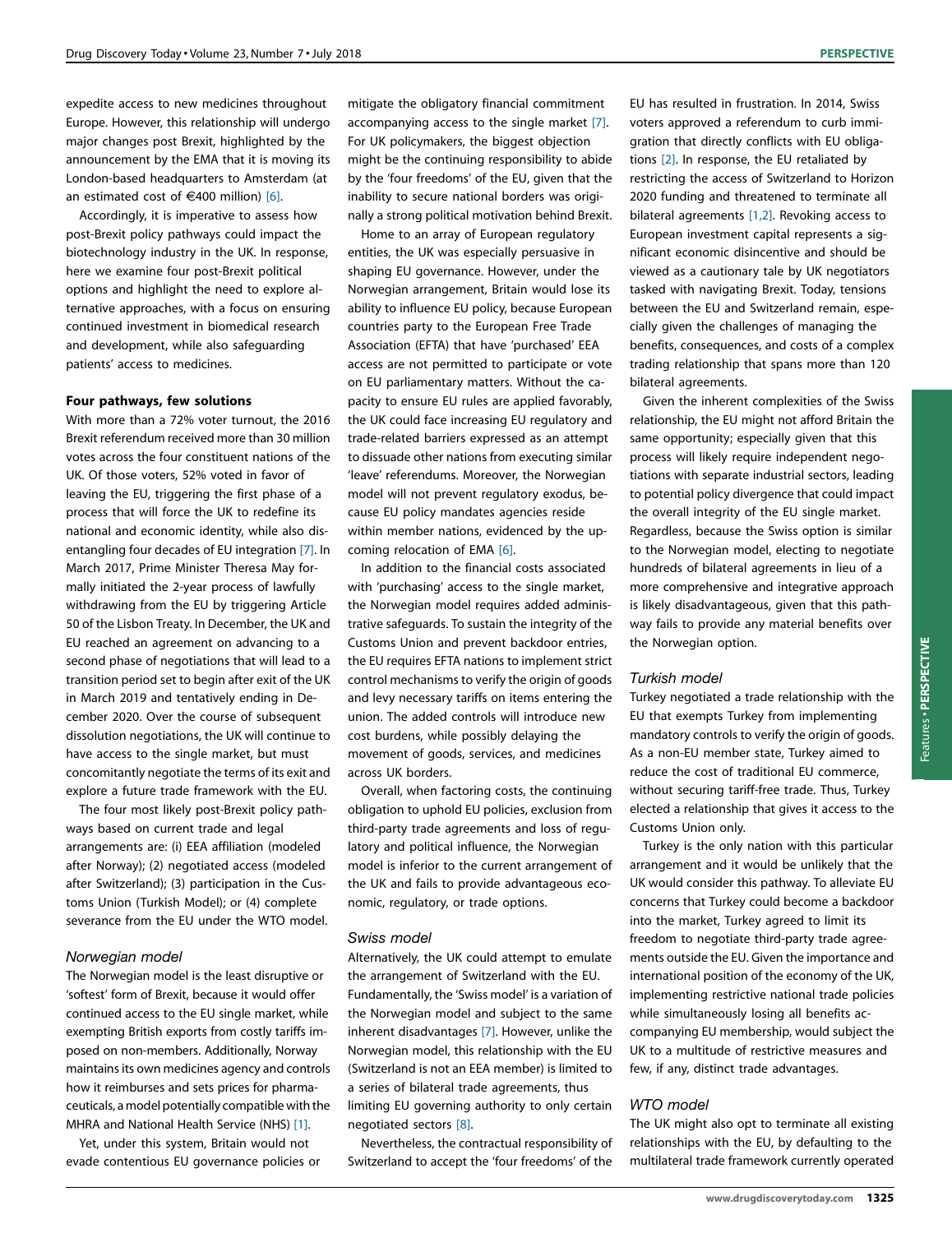under the WTO, also known as the 'hard' or 'no agreement' exit. This would allow evasion of EU policy mandates, financial obligations, and third-party trade restrictions. With political independence, the UK could establish advantageous research and development (R&D) tax policies and freely negotiate other bilateral trade agreements. By contrast, independence excludes the UK from any and all EU intramember benefits. Hence, re-establishing important trade relationships with the EU post Brexit, could become an expensive and timeconsuming proposition.

The price of rebuilding EU trade channels should not be understated. Although tariffs vary depending on product, an estimated 90% of UK exports would be subject to added duties [\[9\].](#page-3-0) Furthermore, because the EU is the largest trading partner of the UK, the added transactional and administrative costs could tally in the billions [\[9\]](#page-3-0). Accordingly, industries such as biotechnology that elect to remain in Britain and import goods from the EU post Brexit, will likely not be part of the EU VAT area, leading to higher compliance costs (e.g., pending Brexit-related bills would require certain UK firms to pay VAT upfront, although the implications are unclear for the biotechnology industry) [\[10\].](#page-3-0) For UK patients, this could lead to increased prices for medicines, impacting affordability and access.

In addition to Brexit barring British patients from participating in EMA clinical trials, the WTO pathway is potentially damaging to patients throughout the EU, because the union could refuse to accept the efficacy, quality, or safety standards of MHRA post Brexit [\[1,5\].](#page-3-0) The possibility of regulatory discrepancies could introduce new customs and trade barriers, leading to delays and requiring secondary validations, further obstructing access to medicines and possibly introducing the potential for increased costs and drug shortages across Europe [\[4,6\].](#page-3-0)

Lastly, under the WTO option, UK-based industries currently benefiting from EU investment capital will directly experience financial repercussions, because third-party nations are excluded from EU initiatives. For Britain, the termination of Horizon 2020 funding represents a projected loss of £8 billion over the next 4 years [\[7\]](#page-3-0). For capital-intensive UK biomedical companies, these economic implications are cause for serious concern.

#### Alternative pathways

Today, UK policymakers find themselves in a difficult position, because retaining an EU affiliation under a 'soft' Brexit will expose the UK to new disadvantages, whereas electing for complete

independence via a 'hard' Brexit ends vital trade, legal, and regulatory relationships. In fact, these disadvantages are already beginning to surface, because the EU recently adopted new draft Brexit negotiating guidelines that will apply during the transition period requiring the UK to adhere to any current and new EU law while also being excluded from EU institutions and decisionmaking. Complicating the Brexit process further, a recent amendment to the Brexit bill allows British MPs to have a 'meaningful vote', effectively requiring parliamentary approval before the Brexit deal is finalized.

Regardless of the pathway chosen, the biotechnology industry is bracing itself for both short-term (e.g., transferring an estimated 2400 medicine market authorizations held by UKbased firms and retaining EMA staff during relocation) and long-term challenges (e.g., decoupling of cross-EU drug supply chains and pharmacovigilance activities, and implementation of the EU Falsified Medicines Directive [\[6\]](#page-3-0).) In fact, many firms are preparing for the possibility of a 'no agreement' Brexit by duplicating processes to secure medicines approval under European standards [\[6\].](#page-3-0) Subject to this uncertainty, it is possible that Brexit could instigate an exodus of UK-based life science firms (what we term a 'bioexit') to other EU member states [\[2\].](#page-3-0)

In an attempt to alleviate anxieties and dissuade attrition, in November 2016, May promised to invest an additional £2 billion in R&D by 2020 [\[11\].](#page-3-0) In her speech, May emphasized the commitment of the UK Government to ensuring that post-Brexit Britain remains at the forefront of science and technology. In July 2017, Jeremy Hunt and Greg Clark (Secretaries of State for Health and Business, respectively) penned a letter in The Financial Times stating their desire for continued cooperation with the EU on public health and safety, including ensuring access to medicines, and signaling priorities for a new UK regulatory system closely partnering with EMA [\[5\].](#page-3-0)

Further signaling Government commitment, the August 2017 Life Sciences Industrial Strategy of the UK outlined an ambitious plan to increase UK science funding and/or investment and clinical trial capacity, accelerate access to medicines, establish greater cooperation between industry and the NHS, and incentivize the creation of four UK biotech companies with a market capitalization of £20 billion over the next decade [\[12\]](#page-3-0). Importantly, the report also calls for continued MHRA–EMA cooperation and stops short of advocating for a 'wholly free-standing [regulatory] system' clearly emphasizing the need for continued EU partnership [\[12\].](#page-3-0) Recent announcements of a 'sector deal' involving UK

biotechnology investments further bolsters the approach of the UK of providing domestic incentives to offset projected post-Brexit losses, but are largely dependent on the health of the UK economy post Brexit. This includes the impact of Brexit on the global financial sector in the UK, which provides crucial capital and investment for biotechnology firms.

Despite these efforts, clear policy solutions to mitigate the negative impact of Brexit on the biotechnology sector for both the UK and EU have not adequately materialized in current negotiations. For example, the Joint Report of negotiators for phase 1 of Brexit focuses on protecting the rights of UK and Union citizens (including healthcare access), addressing Northern Ireland, and establishing the financial settlement of the exit. Although these are critical macro issues, there is also a need for negotiators to proactively identify vulnerable sectors in need of prioritization in phase 2 negotiations. Hence, there is a clear opportunity for providing 'clarity' on what the future framework of a UK–EU biotechnology relationship should look like to inform targeted negotiations moving forward.

Ideally, a 'fifth pathway' that would best avoid a biotechnology decoupling would need to prioritize the following areas: (i) allowing mutual recognition of UK–EU regulatory approvals; (ii) establishing free movement options and visa pathways for retaining access to biotech talent of non-UK nationals; and (iii) enacting temporary, industry-specific exemptions to the Brexit process that are focused on ensuring patient safety and access to biomedical innovations. The policy instruments to maintain these linkages will also have to be comprehensive and diverse, including: (a) establishing Mutual Recognition Agreements between the UK and EU countries; (b) establishing transitional agreements or possible temporary exemption of biotechnology and/or life sciences industries from the Brexit Withdrawal Agreement; (c) exploring UK 'associated country' status with EU research funding programs; (d) further extending the Brexit transition and implementation period for the biotechnology sector; (e) enacting national legislation that is compatible with EU law that also implements policy solutions for key related biotechnology concerns (e.g., mobility and/or immigration of life science professionals); and (f) renegotiation of UK membership in existing EU Free Trade Agreements and ultimate negotiation of a UK–EU bilateral trade or economic partnership agreement specific to biotechnology to ensure elimination of tariffs, nontariff barriers, and customs controls (versus a bespoke deal that covers all economic sectors) [\[1,4\].](#page-3-0)